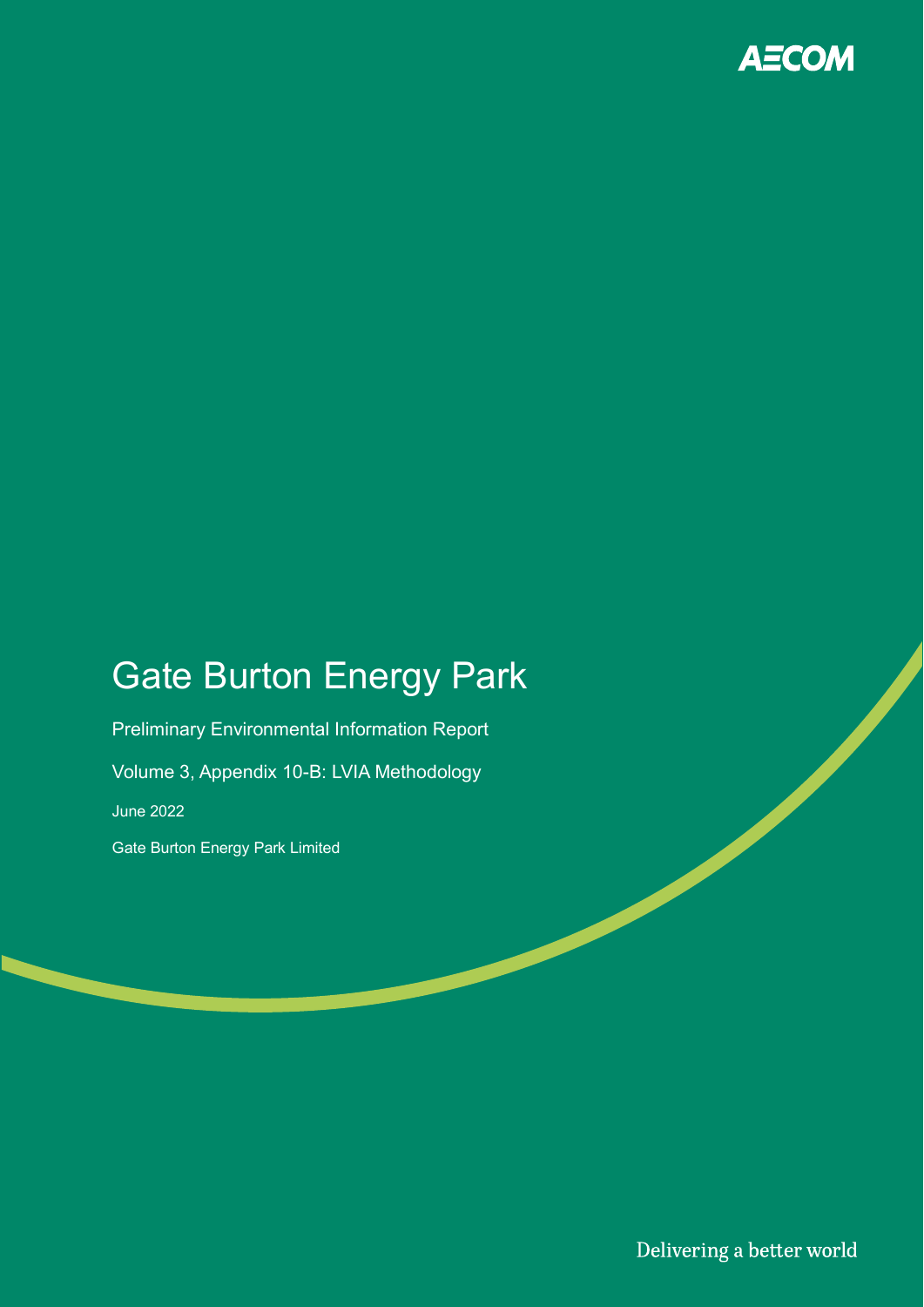

## Quality information

| <b>Prepared by</b> | <b>Checked by</b> | <b>Verified by</b> | <b>Approved by</b> |
|--------------------|-------------------|--------------------|--------------------|
| SG                 | JS                | JR                 | JR                 |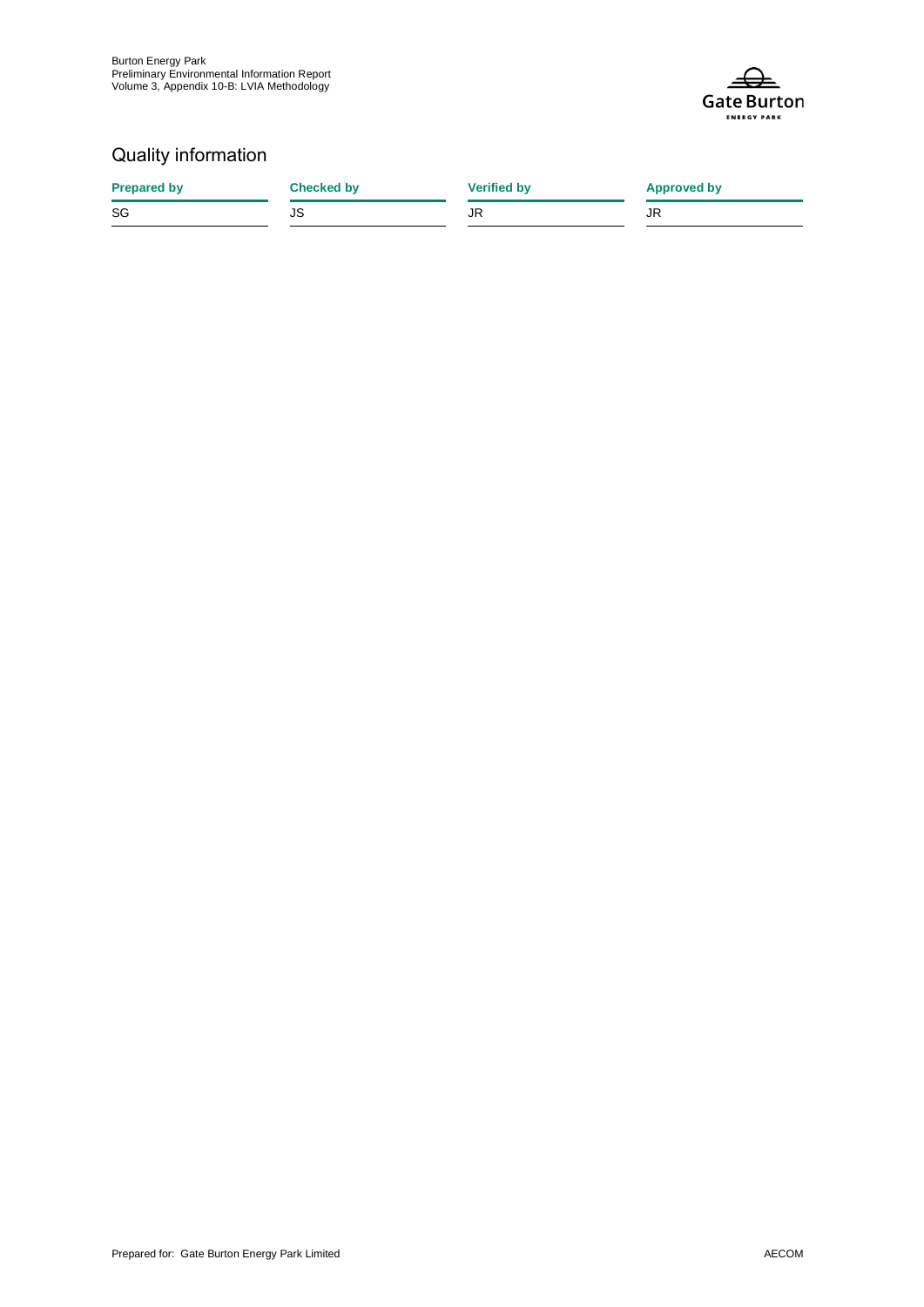

Prepared for: Gate Burton Energy Park Limited

Prepared by: AECOM Limited

© 2022 AECOM Limited. All Rights Reserved. This document has been prepared by AECOM Limited ("AECOM") for sole use of our client (the "Client") in accordance with generally accepted consultancy principles, the budget for fees and the terms of reference agreed between AECOM and the Client. Any information provided by third parties and referred to herein has not been checked or verified by AECOM, unless otherwise expressly stated in the document. No third party may rely upon this document without the prior and express written agreement of AECOM.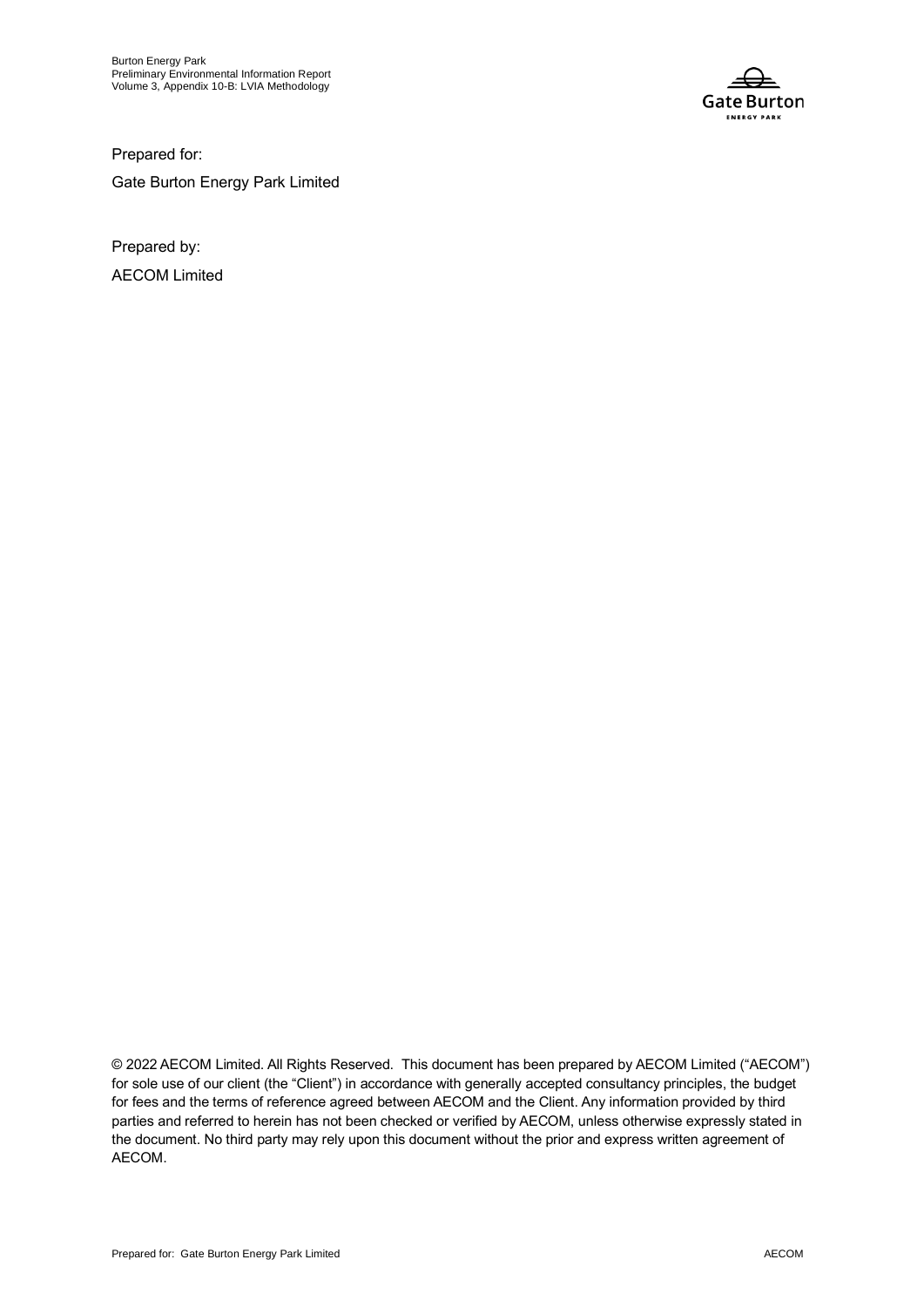

### **Table of Contents**

| 10.   |  |
|-------|--|
| 10.1  |  |
| 10.2  |  |
| 10.3  |  |
| 10.4  |  |
| 10.5  |  |
| 10.6  |  |
| 10.7  |  |
| 10.8  |  |
| 10.9  |  |
| 10.10 |  |
| 10.11 |  |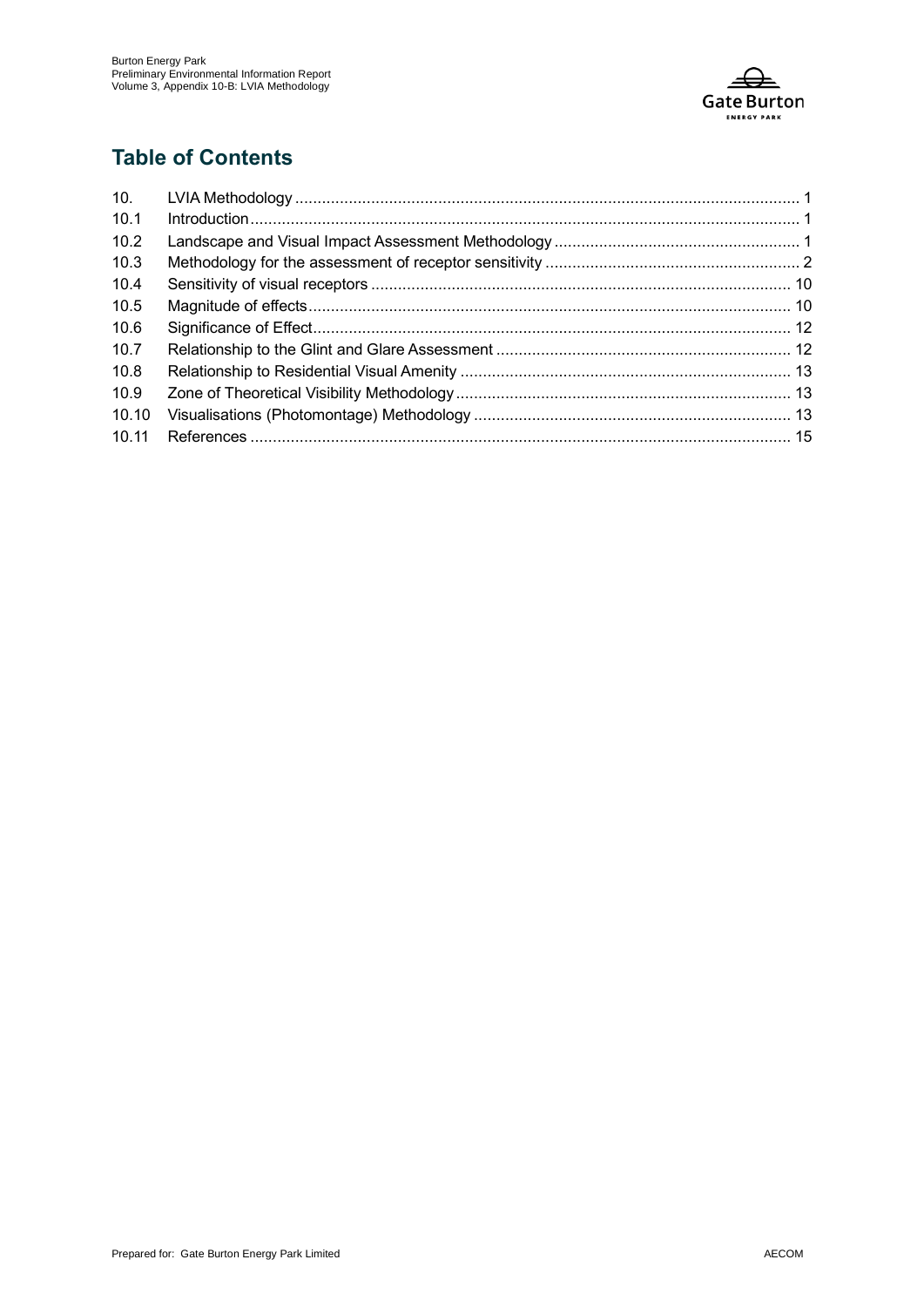

# <span id="page-4-0"></span>**10. LVIA Methodology**

# <span id="page-4-1"></span>**10.1 Introduction**

10.1.1 This appendix sets out the methodology for the landscape and visual impact assessment (LVIA), including the Zone of Theoretical Visibility (ZTV) and the visualisations of the Scheme.

# <span id="page-4-2"></span>**10.2 Landscape and Visual Impact Assessment Methodology**

- 10.2.1 Landscape and visual effects are interrelated but assessed separately.
- 10.2.2 Landscape effects relate to changes to the landscape as a resource, including physical changes to the fabric or individual elements of the landscape, its aesthetic or perceptual qualities and landscape character.
- 10.2.3 Visual effects relate to changes to existing views of the landscape of identified visual receptors (people), from the loss or addition of features within their view due to the Scheme.
- 10.2.4 The LVIA has been undertaken in accordance with:
	- Guidelines for Landscape and Visual Impact Assessment, 3rd Edition (GLVIA3), [\(Ref 7-1\)](#page-18-1);
	- Landscape Institute Technical Guidance Note 06/19: Visual Representation of Development Proposals, [\(Ref 7-2\)](#page-18-2);
	- An Approach to Landscape Character Assessment, [\(Ref 7-3\)](#page-18-3);
	- Landscape Institute Technical Guidance Note 04/20: Infrastructure, [\(Ref](#page-18-4)   $7-4$ :
	- Landscape Institute Technical Information Note 01/17: Tranquillity, [\(Ref](#page-18-5)  [7-5\)](#page-18-5);
	- Landscape Institute Technical Guidance Note 02/19: Residential Visual Amenity Assessment, [\(Ref 7-6\)](#page-18-6);
	- Landscape Institute Technical Guidance Note 02/21: Assessing landscape value outside national designations, [\(Ref 7-7\)](#page-18-7); and
	- Council of Europe Landscape Convention, 2000 [\(Ref 7-8\)](#page-18-8).
- 10.2.5 The LVIA methodology involves the following stages:
	- A baseline review of published landscape character assessments, studies, relevant supporting evidence base documents, aerial photography, mapping and fieldwork to determine the extent of the study area in which there is potential for significant landscape and visual effects;
	- Identify the landscape and visual baseline and the landscape and visual receptors. Following the identification of the proposed representative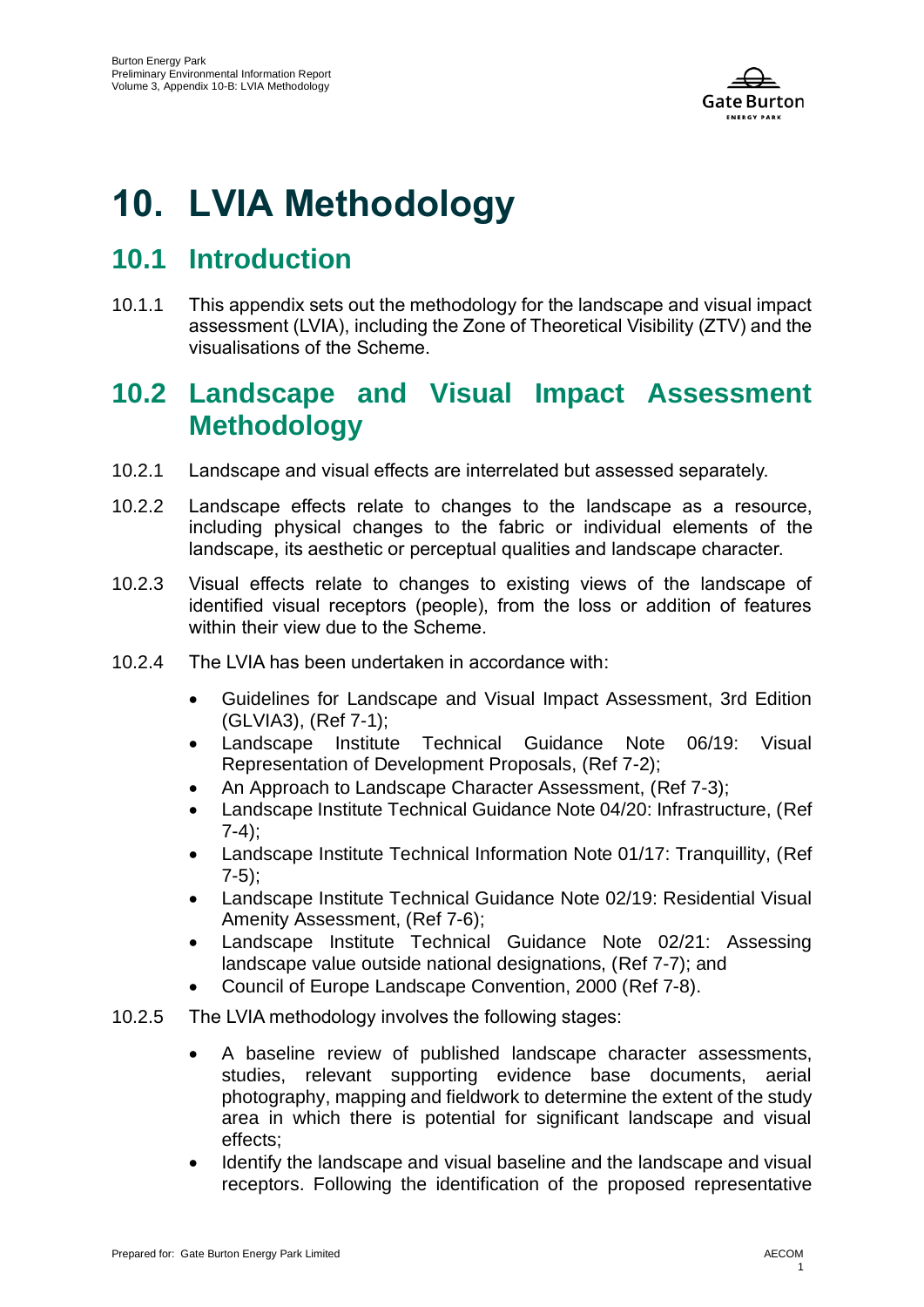

viewpoints these were presented to Nottinghamshire County Council and Lincolnshire County Council for agreement;

- Ongoing review of the emerging design, seeking to embed mitigation measures into the Scheme in order to avoid or otherwise minimise adverse landscape and visual effects;
- An assessment of the sensitivity (nature of the receptor) of landscape and visual receptors, via an assessment of the value of the landscape, the value attached to views and susceptibility to change as set out below;
- An assessment of the magnitude of impact (nature of effect) of the Scheme during the construction, year 1 year 15 of operation and decommissioning. The magnitude of impact has been assessed in relation to the size, scale, duration and reversibility of the effect; and
- An assessment of the significance of the effect to the landscape and visual receptors for the above phases of the Scheme.
- 10.2.6 The assessment of the Scheme has been undertaken for:
	- Peak construction activity in winter, representing the worst case;
	- Year 1 of operation, assuming the Scheme is built out and in winter, representing the worst case;
	- Year 15 of the operation, assuming the proposed planting has established, and the season is summer, demonstrating the effectiveness of mitigation: and
	- The process of decommissioning in summer.

# <span id="page-5-0"></span>**10.3 Methodology for the assessment of receptor sensitivity**

### **Study area**

- 10.3.1 With reference to **PEI Report Volume 2: Figure 10-1 LVIA Study Area**  extends approximately 3 kilometres (km) from the DCO Site boundary in all directions.
- 10.3.2 The initial 'Area of Search' extended 5km from the DCO Site boundary to the north, south and west and 10km to the east. This was informed by consideration of the location and scale of the Scheme and desk based analysis of mapping and aerial photography. A Zone of Theoretical Visibility (ZTV) (refer to **PEI Report Volume 2: Figures 10-9 ZTV Bare Earth** and **10- 10 ZTV Barrier**) was used to determine the potential visibility of the Scheme. Fieldwork was subsequently undertaken to verify the findings of the desk study. This analysis determined the study area, defined as the extent in which the Scheme may result in significant landscape or visual effects. The study area will continue to be reviewed and refined for the DCO submission.
- 10.3.3 Extensive review within the study area was then undertaken in order to identify landscape and visual receptors that have potential to be affected by the Scheme.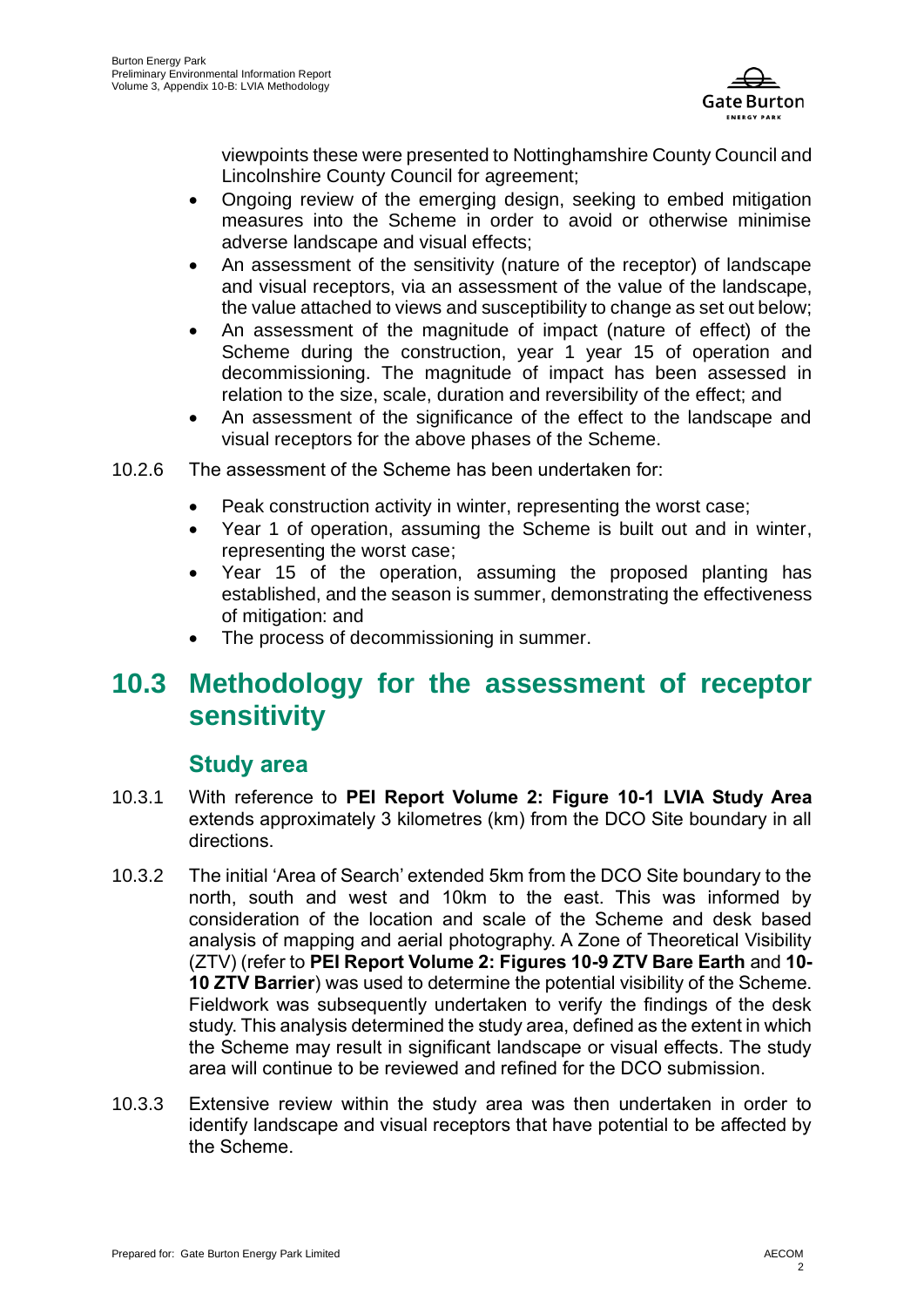

# **Establishing the baseline**

### **Desk study**

- 10.3.4 Reference has been made to the prevailing policy framework including National Policy Statements, the National Planning Policy Framework, local plans and evidence base documents (refer to **PEI Report Volume 3: Appendix 10-A Legislation and Planning Policy**). Online mapping was also reviewed to identify any designated landscapes or features or views of value and their relationship to the Scheme.
- 10.3.5 Other information sources referenced as part of the baseline review include 1:25,000 and 1:10,000 scale Ordnance Survey mapping, 3-dimentional topographical data, and site photographs and aerial photography.

### **Fieldwork surveys**

- 10.3.6 Fieldwork surveys have been undertaken by qualified and experienced landscape architects in January and February 2022, representing winter conditions. The purpose of this fieldwork was to review the boundaries and key characteristics defined in the published landscape character assessments and to identify, record and map the following aspects and characteristics of the landscape:
	- Landcover, pattern and texture;
	- Scale and appearance:
	- Tranquillity;
	- Cultural associations; and
	- Human interaction.
- 10.3.7 Attributes recorded as part of the fieldwork surveys included features and elements associated with the built environment and historic landscape and areas of managed landscape. Perceptual qualities of the landscape, such as tranquillity have also been recorded.
- 10.3.8 Fieldwork surveys have also been used to identify visual receptors and associated viewpoints and to clarify the extent of views, taking account of the screening effect of intervening features such as buildings and vegetation.
- 10.3.9 Further fieldwork is planned during the summer of 2022 to determine the effectiveness of existing deciduous vegetation in screening views of the site and the Scheme.

### **Landscape baseline**

- 10.3.10 Landscape is defined by the European Landscape Convention as "an area, as perceived by people, whose character is the result of the action and interaction of natural and/or human factors" [\(Ref 7-18](#page-18-1)).
- 10.3.11 GLVIA3 defines landscape receptors as "*aspects of the landscape resource that have the potential to be affected by a proposal*" (Landscape Institute and the Institute of Environmental Management and Assessment, 2013). Landscape receptors have been identified via a review of published landscape character assessments, maps and aerial photography, relevant planning policy and fieldwork surveys.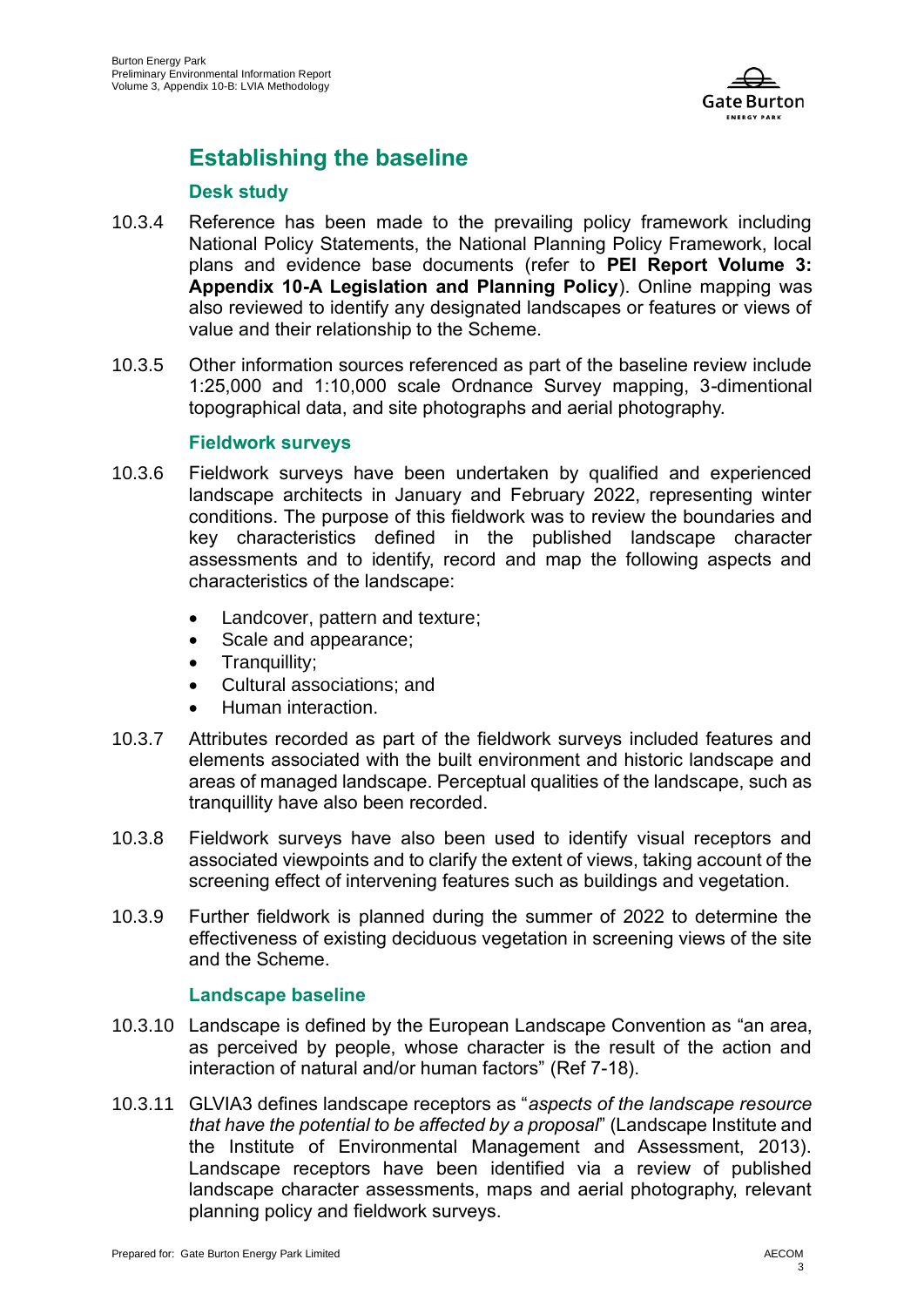

- 10.3.12 Landscape character is defined by GLVIA3 as "a distinct, recognisable and consistent pattern of elements in the landscape that makes one landscape different from another, rather than better or worse."
- 10.3.13 Published landscape character assessments at the national, regional, county, district and neighbourhood levels have been reviewed to identify relevant Landscape Character Types (LCT) and Landscape Character Areas (LCA). The assessment has identified that the geographical extent of LCAs in published assessments are generally large and may extend beyond the study area. To enable a more detailed assessment of the existing landscape character at a scale more relevant to the Scheme, Local Landscape Character Areas (LLCA) have been defined by the Applicant via desk study and fieldwork surveys in line with Natural England's An Approach to Landscape Character Assessment [\(Ref 7-3\)](#page-18-3). These LLCA form the basis of the assessment of landscape effects and will inform the development of the masterplan and landscape design. They are generally sub-divisions of existing LCAs identified in published landscape character assessments to allow an assessment of effects at various scales.

### **Visual baseline**

- 10.3.14 Visual receptors are defined in GLVIA3 as "individuals and/or defined groups of people who have the potential to be affected by a proposal" [\(Ref 7-1\)](#page-18-1). This includes residents, users of public rights of way (PRoW) and motorists.
- 10.3.15 A computer-generated ZTV) has been prepared based on 3-dimensional models of existing terrain and the Scheme. The purpose of the ZTV is to:
	- Identify the theoretical extents of the Scheme visibility i.e. the locations from which it could potentially appear in existing views;
	- Assist in the identification of the study area;
	- Identify visual receptors likely to be affected by the Scheme;
	- Identify locations that are representative of the views experienced by visual receptors at different locations within the study area (representative viewpoints);
	- Specific viewpoints, identified on Ordnance Survey maps; and
	- Inform the design, including the extent and type of proposed mitigation.
- 10.3.16 GLVIA3 defines the ZTV as "*a map, usually digitally produced, showing areas of land within which a development is theoretically visible*." As the ZTV indicates only theoretical visibility, the actual potential for views and the extent of views will be determined through fieldwork. The ZTV will be updated as the design of the Scheme is progressed.

### **Visual receptors and representative viewpoints**

- 10.3.17 Visual receptors likely to experience views of the construction, operation or decommissioning of the Scheme have been identified through interrogation of the ZTVs and fieldwork surveys, and subsequently categorised into the following types:
	- Residents:
	- Commercial: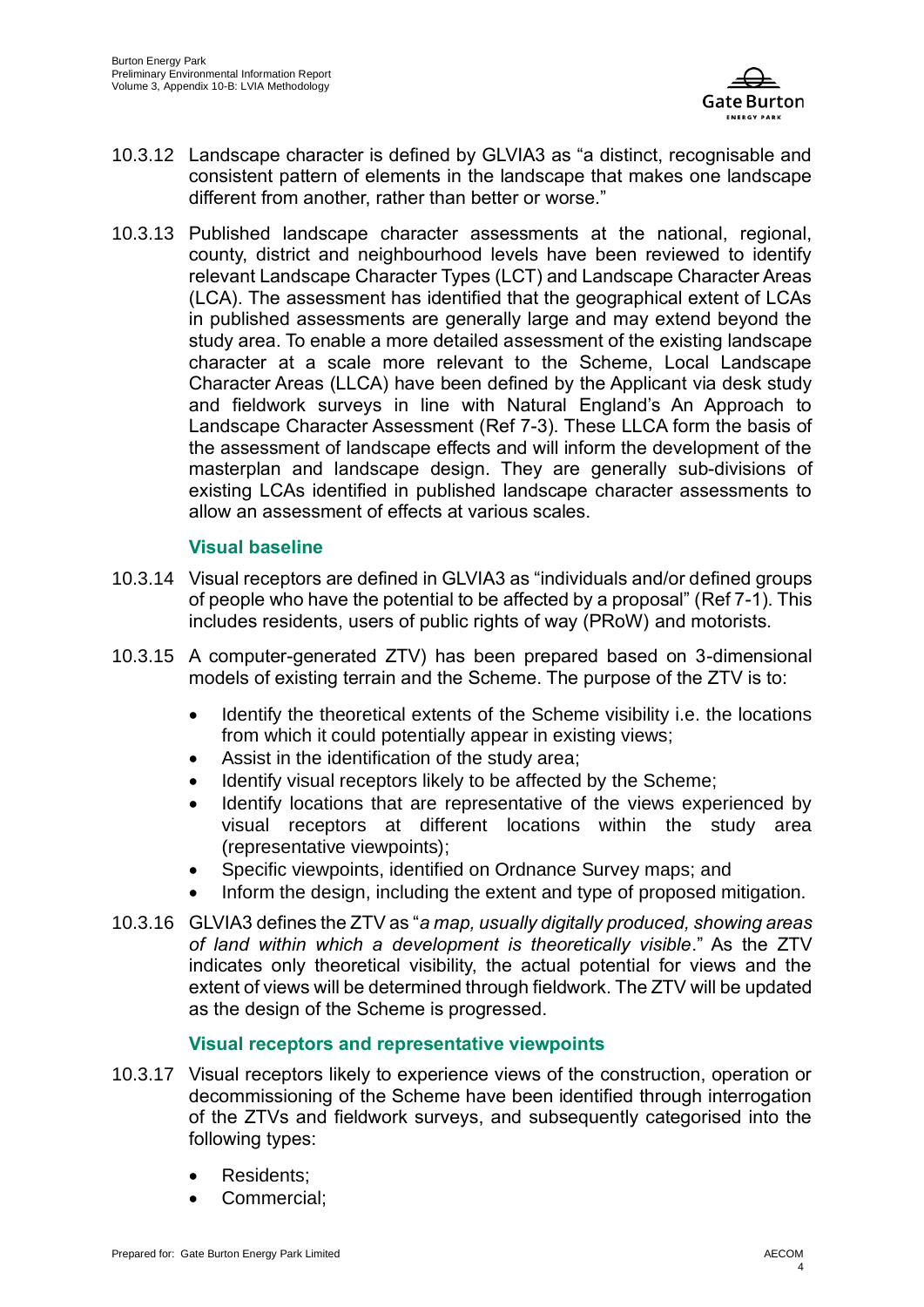

- Users of PRoW;
- Designated specific viewpoints; and
- People traveling through the area on roads.
- 10.3.18 Where a collection of visual receptors in the same category are likely to experience similar views, they have been grouped.
- 10.3.19 A total of 43 representative viewpoints have been identified within the study area as a result of consultations with Lincolnshire County Council. The viewpoints will assist in describing the baseline view and the effects likely to be experienced by associated visual receptors. These representative viewpoints have been selected on the basis that they cover a range of viewing distances, elevations and orientations from locations with different viewing experiences of the Scheme. The selection of representative viewpoints has been informed by the following criteria:
	- Accessibility to the public;
	- Designated specific viewpoints;
	- Number and sensitivity of viewers who can be affected;
	- Viewing direction, distance (i.e. short, medium or long-distance views) and elevation;
	- Nature of the viewing experience;
	- View type; and
	- Cumulative views in conjunction with other development projects.
- 10.3.20 Photographs and visualisations are currently being prepared to help demonstrate the nature of baseline views and the extent of the Scheme, or to illustrate the effectiveness of proposed mitigation.
- 10.3.21 These photographs and visualisations will be prepared in accordance with best practice guidance published by the Landscape Institute [\(Ref 7-6\)](#page-18-6). Photographs will be presented as Type 1 annotated viewpoint photographs and visualisations as Type 3 photomontages.

### **Sensitivity of receptors**

### **Landscape sensitivity**

10.3.22 Paragraph 5.39 of GLVIA3 states that "landscape receptors need to be assessed firstly in terms of their sensitivity, combining judgements of their susceptibility to the type of change or development proposed and the value attached to the landscape".

### **Landscape Value**

- 10.3.23 With reference to GLVIA 3, landscape value refers to the relative value that is attached to different landscapes by society. The definition and application of landscape value has also been informed by the Landscape Institute Technical Guidance Note 02/21: Assessing landscape value outside national designations.
- 10.3.24 The assessment of the value of each landscape receptor has been informed by the information set out in the baseline, including any relevant landscape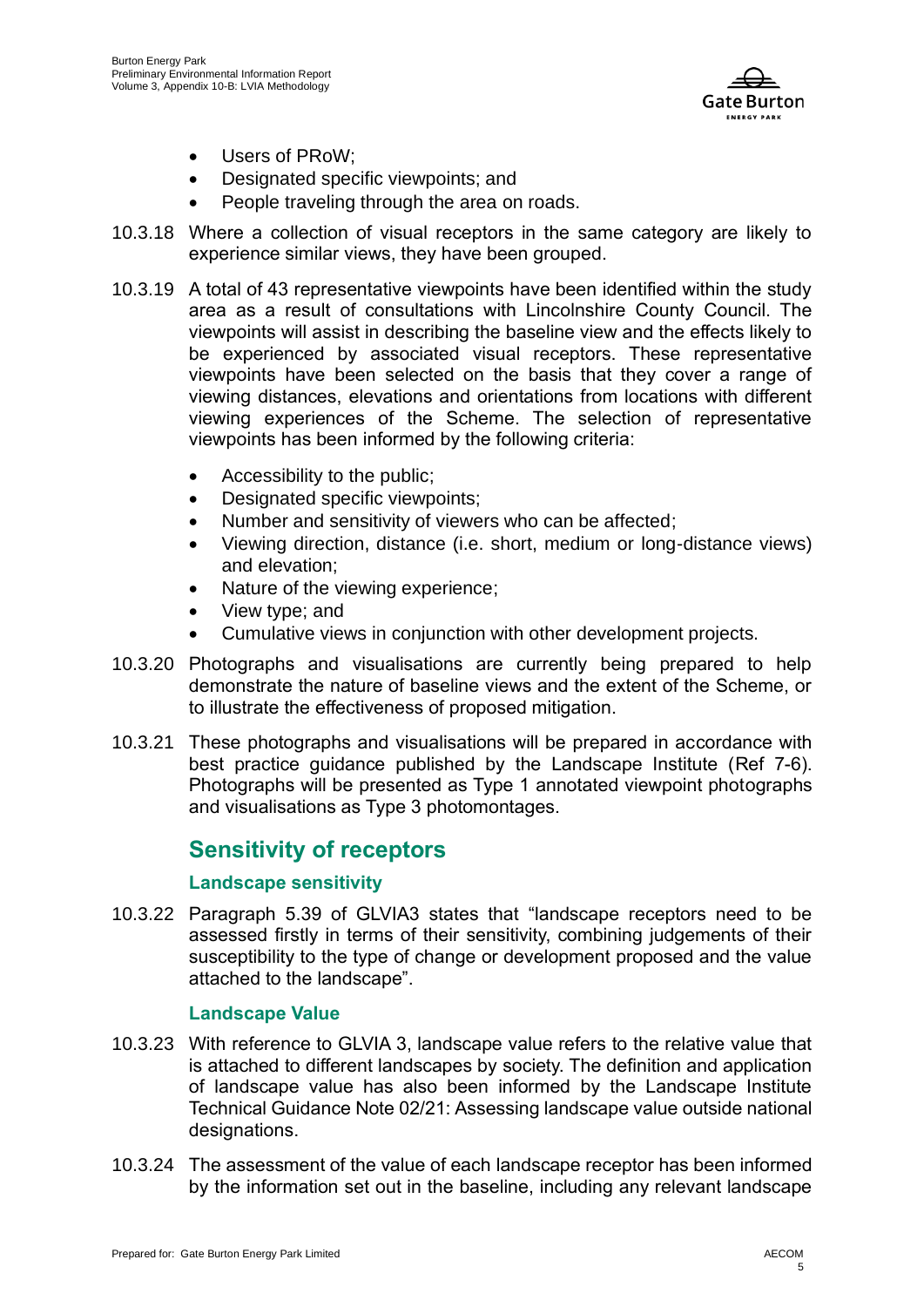

designations, geographic criteria and valued attributes as set out in GLVIA3 Box 5.1, e.g. aesthetic, perceptual or experiential value.

10.3.25 Landscape value will be assessed on a five point scale of very high, high, medium, low and very low, applying professional judgement and with reference to the criteria in Table 1.

#### **Table 1 Criteria for the Assessment of Landscape Value**

#### **Classification Criteria**

| <b>Very High</b> | The landscape is likely to be valued for one or more of its attributes at<br>a national or regional level, and may be protected by a statutory<br>landscape designation, e.g. National Park or Area of Outstanding<br>Natural Beauty (AONB). The landscape may contain<br>elements/features which are rare or perceived as very representative<br>of the national or regional attributes and cultural associations.<br>The landscape may provide a high scenic and landscape quality as<br>well as many recreational opportunities. |
|------------------|-------------------------------------------------------------------------------------------------------------------------------------------------------------------------------------------------------------------------------------------------------------------------------------------------------------------------------------------------------------------------------------------------------------------------------------------------------------------------------------------------------------------------------------|
| <b>Medium</b>    | The landscape is likely to be valued for one or more of its attributes at<br>a community or local level and may be designated by a landscape<br>policy designation, e.g. Area of Great Landscape Value.<br>The landscape may contain elements/features which are<br>representative of the community or local level attributes and cultural<br>associations.<br>The landscape may provide some scenic and landscape quality and<br>some recreational opportunities.                                                                  |
| <b>Very Low</b>  | The landscape is likely to be valued at a limited level only and not<br>covered by any landscape designations.<br>The landscape may contain features which are common and therefore<br>do not specifically contribute to the wider landscape or cultural<br>association.<br>The landscape may provide a limited scenic and landscape quality<br>and few recreational opportunities.                                                                                                                                                 |

### **Landscape Susceptibility**

10.3.26 GLVIA3 paragraph 5.40 defines landscape susceptibility as:

*"the ability of the landscape receptor (whether it be overall character or condition of a particular landscape type or area, or an individual element and/or features, or a particular aesthetic and perceptual aspect) to accommodate the proposed development without undue consequences for the maintenance of the baseline situation and/or the achievement of landscape planning policies and strategies"* (paragraph 5.40).

- 10.3.27 The following aspects of the landscape are considered to be particularly susceptible to the change proposed:
	- Overall agricultural character of the landscape;
	- Sense of remoteness from development;
	- Openness of landscape;
	- Landscapes with sloping or elevated topography;
	- Intricate, historic landscapes;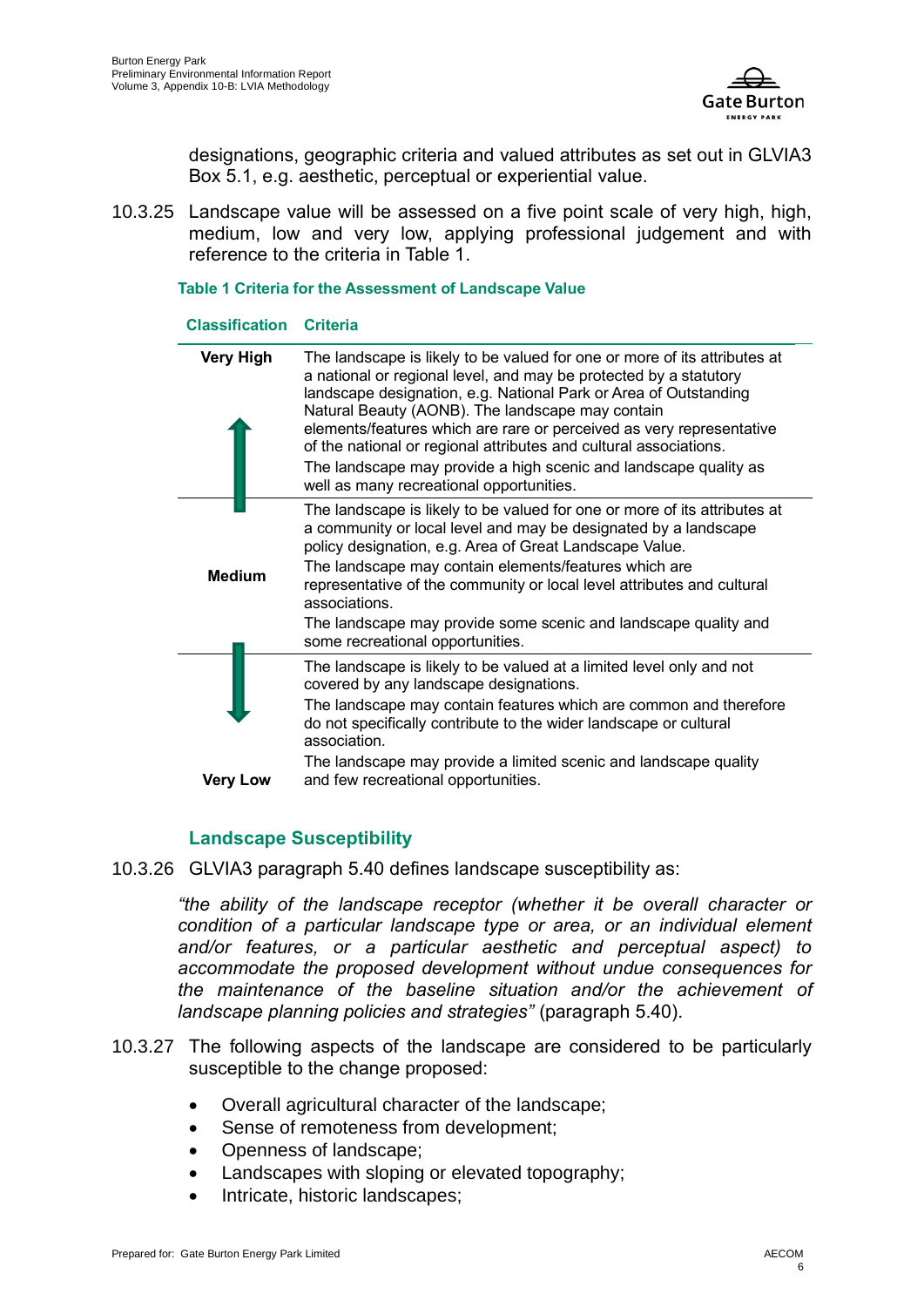

- Vegetation patterns formed by the network of hedgerows and blocks of woodland; and
- Sense of separation between existing settlements.
- 10.3.28 Landscape susceptibility will be assessed on a five point scale of very high, high, medium, low and very low applying professional judgement and with reference to the criteria set out in Table 2.

#### **Table 2 Criteria for Landscape Susceptibility**

| <b>Susceptibility</b><br><b>Classification</b> | <b>Susceptibility Criteria</b>                                                                                                                                                                                                                                                                                                               |
|------------------------------------------------|----------------------------------------------------------------------------------------------------------------------------------------------------------------------------------------------------------------------------------------------------------------------------------------------------------------------------------------------|
| <b>Very High</b>                               | The receptor has a low capacity to accommodate the proposed<br>development without effects upon its overall integrity. The landscape<br>is likely to have a strong pattern/texture or is a simple but distinctive<br>landscape and essentially intact. Undue consequences are likely to<br>arise from the Scheme.                            |
| <b>Medium</b>                                  | The receptor has some capacity to accommodate the proposed<br>development without effects upon its overall integrity. The pattern of<br>the landscape is mostly intact and/or with a degree of complexity and<br>with features mostly in reasonable condition. Undue consequences<br>may arise from the Scheme.                              |
| verv                                           | The receptor is robust; it can accommodate the proposed<br>development without effects upon its overall integrity. The landscape<br>is likely to be simple, monotonous and/or partially degraded with<br>common/indistinct features and minimal variation in landscape<br>pattern. Undue consequences are unlikely to arise from the Scheme. |

### **Landscape Sensitivity**

10.3.29 Landscape value and landscape susceptibility will be assessed separately and then combined to define the sensitivity of the landscape receptor, with reference to the criteria set out in Table 3.

#### **Table 3 Assessment of landscape Value and susceptibility.**

| <b>UURIURISTE</b> | ייטייוייטטע                                                                                                                                                                                                              |  |
|-------------------|--------------------------------------------------------------------------------------------------------------------------------------------------------------------------------------------------------------------------|--|
| <b>Very High</b>  | Landscapes of international or national value with distinctive and rare<br>elements with a very high susceptibility to the Scheme.                                                                                       |  |
| High              | Landscape of national or regional value with distinctive elements and<br>characteristics, with a high susceptibility to the Scheme. Typically these<br>would be landscape receptors:                                     |  |
|                   | With distinctive elements and features making a positive<br>$\bullet$<br>contribution to character and sense of place.                                                                                                   |  |
|                   | Likely to be designated or are adjacent to the designated area but<br>$\bullet$<br>exhibit elements which underpin the designation, especially at the<br>local scale.                                                    |  |
|                   | Areas of special recognised landscape value through use (e.g.<br>$\bullet$<br>visitors), perception or historic and cultural associations.                                                                               |  |
|                   | Likely to contain features and elements that are rare and could not<br>$\bullet$<br>be replaced.                                                                                                                         |  |
| <b>Medium</b>     | Landscape of local or community value, with mostly common elements and<br>characteristics, which by nature of their character would be able to<br>accommodate some change. Typically these would be landscape receptors: |  |

### **Sensitivity Description**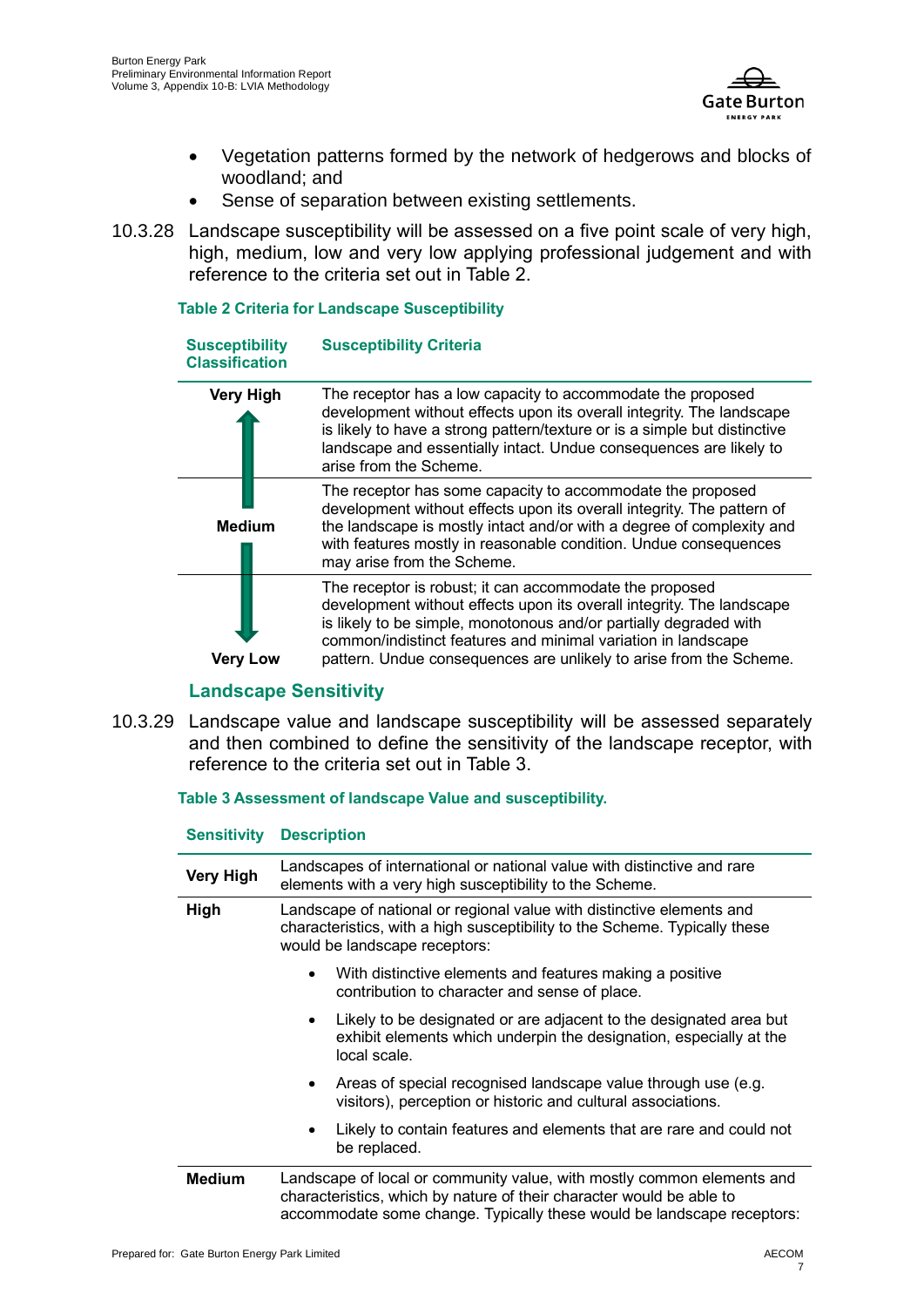

|                 | Comprised of mostly common elements and features, creating a<br>generally unremarkable character but with some sense of place.                                                                                               |
|-----------------|------------------------------------------------------------------------------------------------------------------------------------------------------------------------------------------------------------------------------|
|                 | Locally designated, or value may be expressed through non-<br>٠<br>statutory local publications.                                                                                                                             |
|                 | Containing some features of value through use, perception or<br>historic and cultural associations.                                                                                                                          |
|                 | Likely to contain some features and elements that could not be<br>replaced.                                                                                                                                                  |
| Low             | Landscape of community or limited value and relatively inconsequential<br>elements and characteristics, the nature of which is potentially tolerant of<br>substantial change of the type proposed. Typically these would be; |
|                 | Comprised of some features and elements that are discordant,<br>$\bullet$<br>derelict or in decline, resulting in indistinct character with little or no<br>sense of place.                                                  |
|                 | Not designated.                                                                                                                                                                                                              |
|                 | Containing few, if any, features of value through use, perception or<br>$\bullet$<br>historic and cultural associations.                                                                                                     |
|                 | Likely to contain few, if any, features and elements that could not be<br>٠<br>replaced.                                                                                                                                     |
| <b>Very Low</b> | Landscape of very low or limited value, which is damaged, degraded or a<br>substantially modified landscape pattern with few or no natural or original<br>features remaining, such that it is tolerant of change.            |

## **Visual sensitivity**

- 10.3.30 Paragraph 6.31 of GLVIA3 sates that "each visual receptor, meaning the particular person or group of people likely to be affected at a specific viewpoint, should be assessed in terms of both their susceptibility to change in views and visual amenity and also the value attached to particular views." The sensitivity of visual receptors results from a combination of parameters, such as:
	- the activity/occupation/ pastime of the receptors at particular locations;
	- the extent to which their attention or interest may be focused on the views; and
	- the visual amenity they experience.
- 10.3.31 Consideration has been given to the:
	- location, relative focus and orientation of particular views;
	- quality or importance of the existing view and its attractiveness / or scenic quality;
	- principal or secondary interest in that particular view;
	- static or sequential nature of views:
	- ability of the view to accommodate the type of development and the frequency; and
	- duration of the view.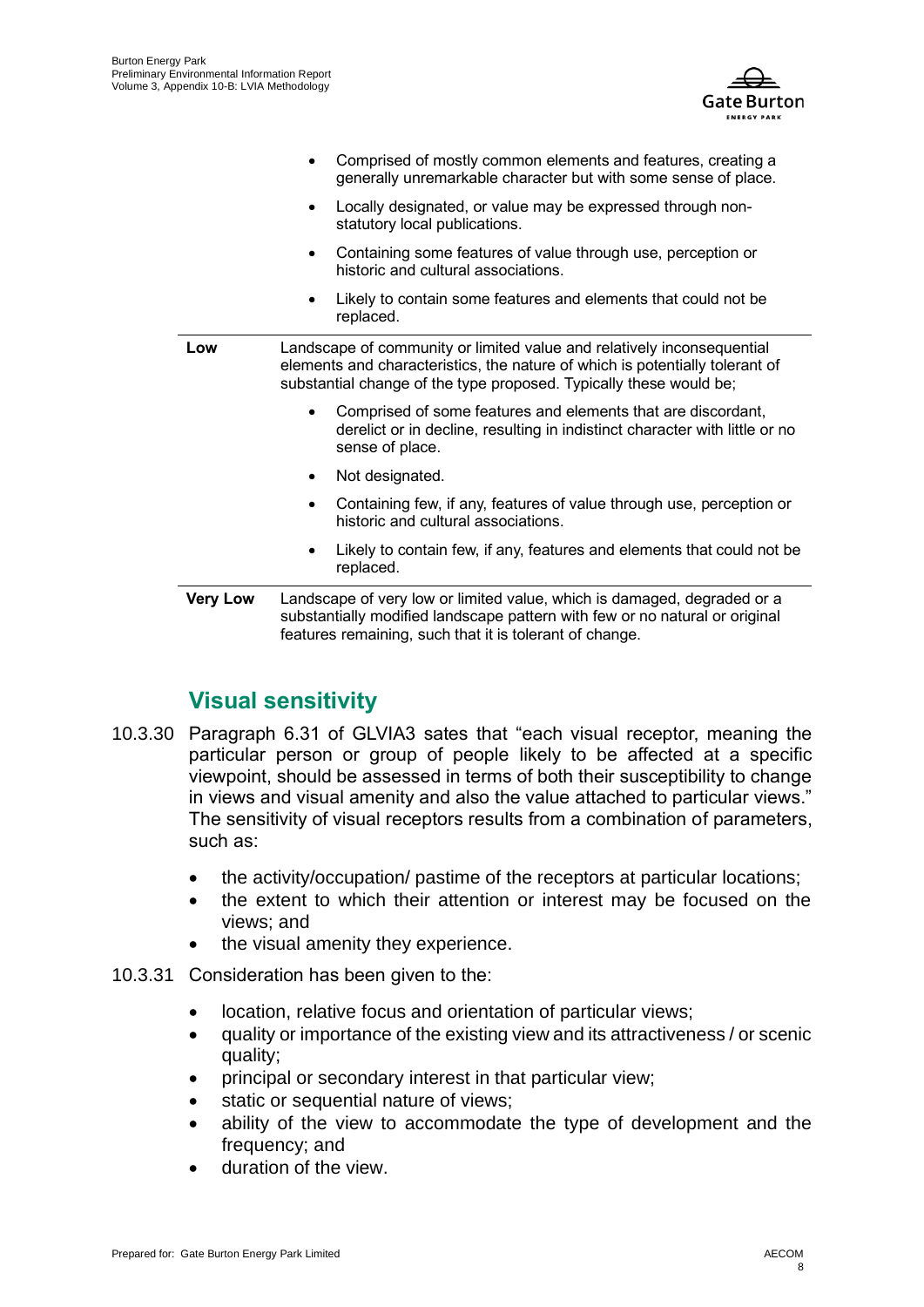

### **Value attached to views**

- 10.3.32 GLVIA3 stresses the importance of considering the value attached to views, for example in relation to heritage assets within the view, or through planning designations. It provides a list of indicators of the value of views in paragraph 6.37, including:
	- Appearance in guidebooks or tourist maps;
	- Provision of facilities, such as parking places, sign boards and interpretive materials; and
	- References in literature or art.
- 10.3.33 The assessment of the value attached to views is also informed by the location of the viewing place and the quality or designation of the existing elements in the view, with reference to the criteria set out in Table 4 below.

#### **Table 4 Classification of Views.**

#### **Classification Value of View**

| <b>Very High</b> | Recognised or iconic views within nationally/internationally designated<br>landscapes, such as National Parks, Areas of Outstanding Natural<br>Beauty (AONB) and/or national/international landmarks with views<br>recognised in planning policy and/or management plans. |
|------------------|---------------------------------------------------------------------------------------------------------------------------------------------------------------------------------------------------------------------------------------------------------------------------|
| <b>High</b>      | Views or viewing places identified in regional strategies.                                                                                                                                                                                                                |
| <b>Medium</b>    | Views across high quality landscape which might include features of<br>interest, such as landmarks, which may be identified in the Local Plan.                                                                                                                            |
| Low              | Views of relatively common landscape elements, likely to be valued<br>by the communities which experience the view.                                                                                                                                                       |
| <b>Very Low</b>  | Views across poor quality landscape with a high degree of detracting<br>or common elements.                                                                                                                                                                               |

### **Susceptibility of visual receptors to change**

- 10.3.34 GLVIA3 notes that visual receptors "most susceptible to change", include residents and visitors engaged in outdoor recreation *"whose attention or interest is likely to be focused on the landscape and on particular views"* (para 6.33).
- 10.3.35 Table 5 sets out the criteria referenced in determining the susceptibility of visual receptors to the change proposed.

#### **Table 5 Classification of Visual Susceptibility.**

#### **Classification Visual Susceptibility**

| <b>Very High</b> | People visiting areas where the view is a very important part of the<br>experience and specific to the reason for visiting the location and/or<br>residents with open views from all windows across the façade of the<br>house. |
|------------------|---------------------------------------------------------------------------------------------------------------------------------------------------------------------------------------------------------------------------------|
| High             | People visiting areas where the view is an important part of the<br>experience and/or residents with open views from most windows<br>across the façade of the house.                                                            |
| <b>Medium</b>    | People passing through the area where views are relevant to the<br>experience of the journey but are not specific to the reasons for                                                                                            |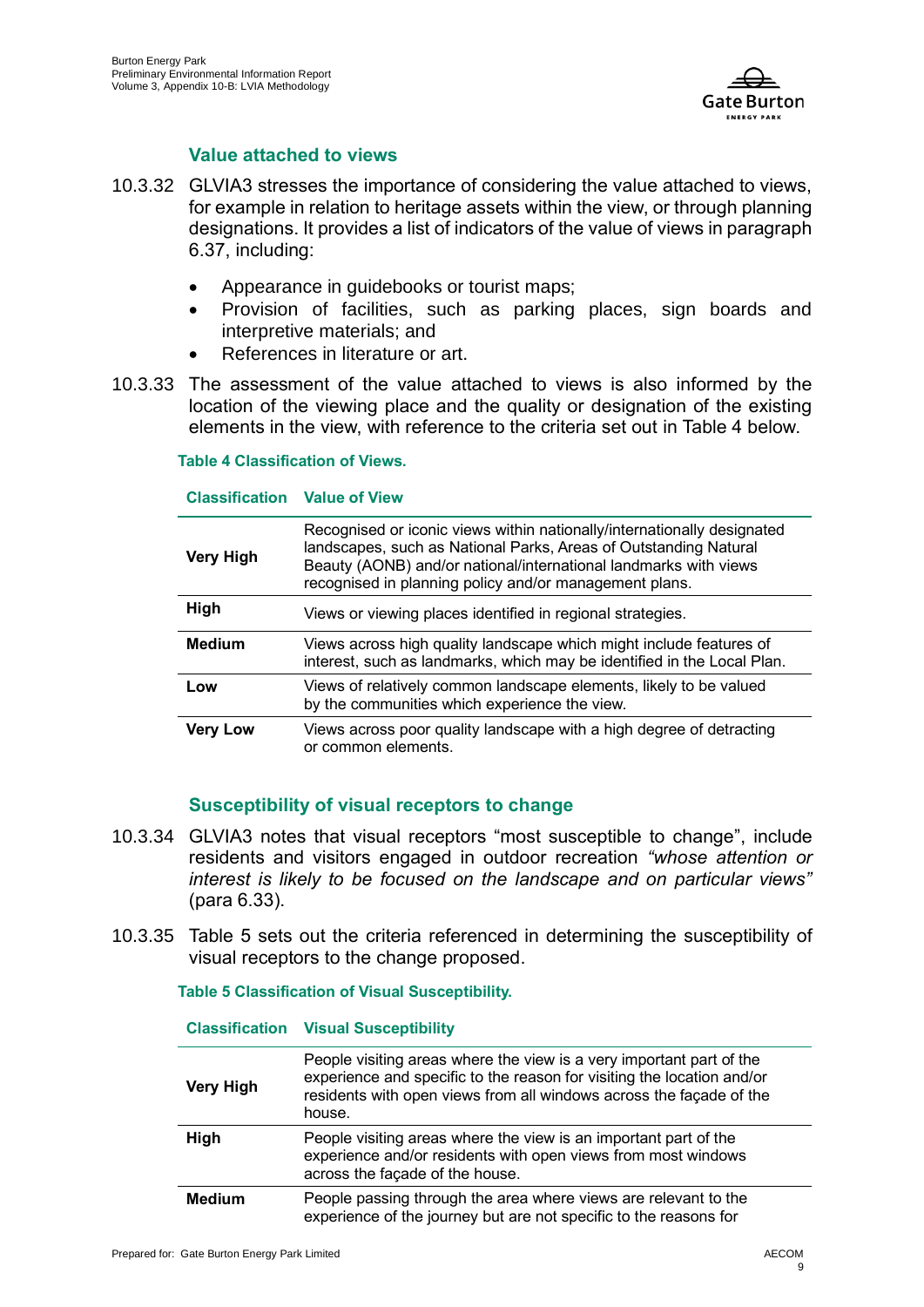

|                 | visiting and/or residents with filtered views or views from only some<br>windows across the façade of the house.                                                                                     |
|-----------------|------------------------------------------------------------------------------------------------------------------------------------------------------------------------------------------------------|
| Low             | People passing through the area on secondary roads, where the view<br>is not relevant to the activity and may be softened or filtered and are<br>short in duration.                                  |
| <b>Very Low</b> | People working in buildings where the view is not relevant to the<br>activity or passing through the area of main road and rail networks,<br>such that views are very short in duration or screened. |

# <span id="page-13-0"></span>**10.4 Sensitivity of visual receptors**

10.4.1 The following criteria, as set out in Table 6 have been referred to in determining the sensitivity of visual receptors from the combination of value and susceptibility.

**Table 6 Classification of Sensitivity of Visual Receptors.**

#### **Classification Sensitivity of Visual Receptors**

| <b>Very High</b> | A designated view or highly promoted view of a designated landscape<br>or international or national feature.                                                                                                                                                                                                                                                                                                                                                                |
|------------------|-----------------------------------------------------------------------------------------------------------------------------------------------------------------------------------------------------------------------------------------------------------------------------------------------------------------------------------------------------------------------------------------------------------------------------------------------------------------------------|
| High             | Activity resulting in a particular interest or appreciation of the view<br>(e.g. residents with principal private views, or people engaged in<br>outdoor recreation whose attention is focused on the landscape and<br>where people might visit purely to experience the view, such as<br>promoted viewpoints) and/or a view of national value (e.g.<br>within/towards a designated landscape).                                                                             |
| <b>Medium</b>    | Activity resulting in a general interest or appreciation of the view (e.g.<br>residents or people engaged in outdoor recreation that does not focus<br>on an appreciation of the landscape, outdoor workers, people in<br>schools or other institutional buildings and hotels and people passing<br>through the landscape on defined scenic routes) and/or a view of local<br>or community value (e.g. suburban residential areas, or agricultural<br>land or urban areas). |
| Low              | Activity where interest or appreciation of the view is secondary to the<br>activity or the period of exposure to the view is limited (e.g. people at<br>work, motorists travelling through the area or people engaged in<br>outdoor recreation that does not focus on an appreciation of the<br>landscape) and/or a view of limited value (e.g. featureless agricultural<br>landscape, poor quality urban fringe).                                                          |
| <b>Very Low</b>  | Activity where interest or appreciation of the view is inconsequential<br>(e.g. people at work with limited views out, or drivers of vehicles in<br>cutting) and/or very low value of existing view (e.g. industrial areas or<br>derelict land).                                                                                                                                                                                                                            |

# <span id="page-13-1"></span>**10.5 Magnitude of effects**

10.5.1 GLVIA3 notes that magnitude is informed by combining considerations relating to the *"scale, extent and duration"* of effect (para 3.28). This includes the geographical extent of influence, the spatial extent of the effect, the level of integration of new features with existing elements, its duration and degree to which the effect is reversible.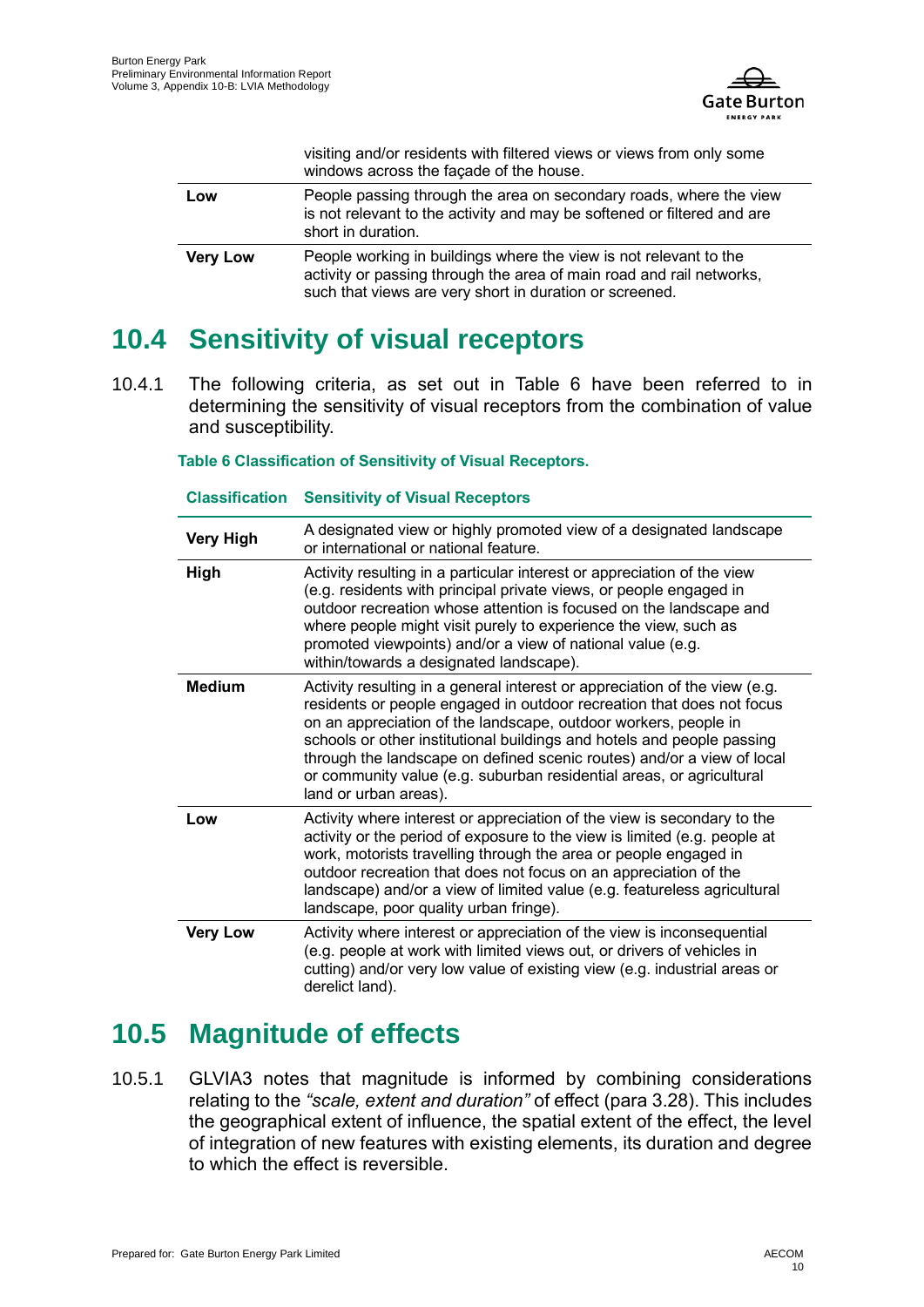

- 10.5.2 The assessment considers the duration of effects, defined as short, medium and long term. Durations have been defined as:
	- Short term:  $0 2$  years;
	- Medium term:  $2 10$  years; and
	- Long term: 10 years +.

### **Magnitude of landscape effects**

10.5.3 The criteria applied to determine the magnitude of landscape effects are set out in Table 7.

#### **Table 7 Criteria for Magnitude of Landscape effects**

#### **Magnitude Typical Criteria Descriptors**

| High            | Large alteration to the landscape receptor or may impact an extensive<br>area or unique characteristics at a local level. May be longer term<br>impacts, permanent or reversible. |
|-----------------|-----------------------------------------------------------------------------------------------------------------------------------------------------------------------------------|
| <b>Medium</b>   | Partial alteration to the landscape receptor or may impact a wide area or<br>characteristics at a local level. May be medium term impacts, permanent<br>or reversible.            |
| Low             | Slight alteration to the landscape receptor or may impact a restricted area<br>and few key characteristics. May be short to medium term impacts,<br>permanent or reversible       |
| <b>Very Low</b> | Very slight alteration to the landscape receptor or may impact a limited<br>area or no key characteristics. May be short term impacts, permanent or<br>reversible.                |
| <b>None</b>     | No change to the landscape receptor.                                                                                                                                              |

### **Magnitude of visual effects**

10.5.4 The magnitude of visual effect results from changes in the composition of views or changes to the overall visual amenity. It includes combinations of the degree of change, the extent over which the changes will be visible, the period of exposure to the view and reversibility or permanence of the change and is classified in Table 8.

**Table 8 Criteria Descriptors for Visual Magnitude.**

#### **Magnitude Typical Criteria Descriptors**

| High            | The Scheme will cause a pronounced change to the composition of the<br>view or may be viewed in the foreground or directly. May be longer term<br>effects, permanent or reversible and could include glint and glare effects.                           |
|-----------------|---------------------------------------------------------------------------------------------------------------------------------------------------------------------------------------------------------------------------------------------------------|
| <b>Medium</b>   | The Scheme will cause a noticeable change to the composition of the<br>view or may be viewed in the middle ground or indirectly. May be medium<br>term effects, permanent or reversible and could include glint and glare<br>effects.                   |
| Low             | The Scheme will cause an unobtrusive change in the composition of the<br>view or may be viewed in the background or obliquely. May be short to<br>medium term effects, permanent or reversible and is not likely to include<br>glint and glare effects. |
| <b>Very Low</b> | The Scheme will cause a barely perceptible change in the composition of<br>the view or may be viewed in the background and very obliquely. May be                                                                                                       |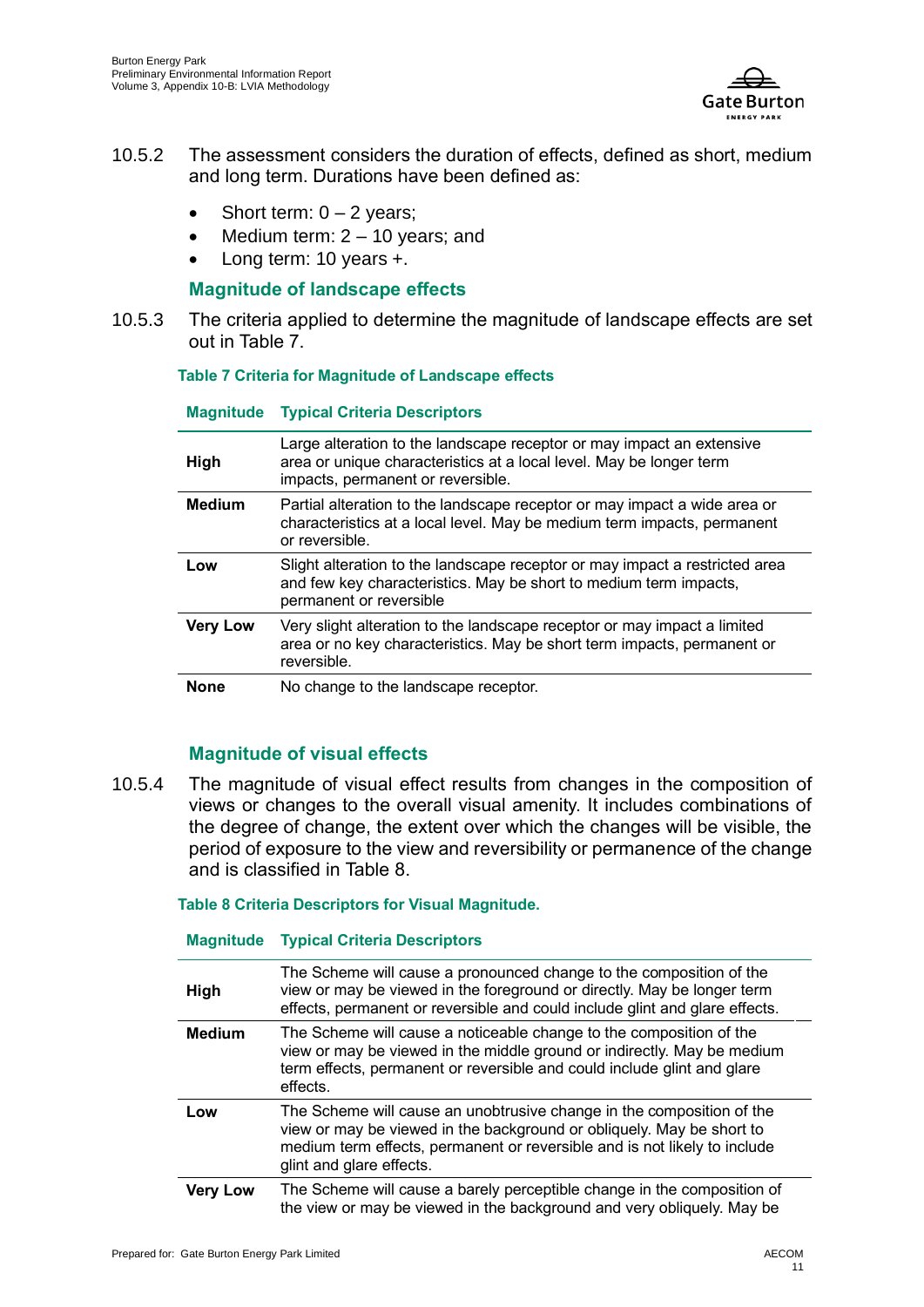

#### **Magnitude Typical Criteria Descriptors**

|             | short term effects, permanent or reversible and would not include glint<br>and glare effects. |
|-------------|-----------------------------------------------------------------------------------------------|
| <b>None</b> | No change to the view.                                                                        |

# <span id="page-15-0"></span>**10.6 Significance of Effect**

- 10.6.1 The significance of landscape and visual effects has been determined by considering the relationship between the sensitivity of the receptor and the magnitude of effect.
- 10.6.2 A guide to this relationship is set out in the matrix in Table 9. However, should professional judgement consider that the effect is different to that in the matrix, then a reasoned justification is presented in the LVIA. Similarly, where the matrix allows for different levels of significance of effect (e.g. major or moderate) a reasoned explanation is provided in the assessment as to the conclusion.

| <b>Sensitivity or</b><br>value of<br>resource/<br>receptor | <b>Magnitude of Effect</b> |                        |                        |                        |                |  |
|------------------------------------------------------------|----------------------------|------------------------|------------------------|------------------------|----------------|--|
|                                                            | <b>High</b>                | Medium                 | Low                    | <b>Very Low</b>        | <b>None</b>    |  |
| <b>Very High</b>                                           | Major                      | Major or<br>Moderate   | Moderate or<br>Minor   | Minor or<br>Negligible | <b>Neutral</b> |  |
| High                                                       | Major or<br>Moderate       | Moderate               | Moderate or<br>Minor   | Minor or<br>Negligible | <b>Neutral</b> |  |
| <b>Medium</b>                                              | Major or<br>Moderate       | Moderate or<br>Minor   | Minor or<br>Negligible | Negligible             | <b>Neutral</b> |  |
| Low                                                        | Moderate or<br>Minor       | Minor                  | Minor or<br>Negligible | Negligible             | <b>Neutral</b> |  |
| <b>Very Low</b>                                            | Minor                      | Minor or<br>Negligible | Negligible             | Negligible             | <b>Neutral</b> |  |

#### **Table 9 Sensitivity of Receptor in Relation to Magnitude of Effect**

- 10.6.3 Following the classification of an effect, clear statements will be made within the LVIA as to whether that effect is significant or not significant.
- 10.6.4 As a general rule, major and moderate (adverse or beneficial) effects are considered to be significant, whilst minor, negligible and neutral effects are considered not to be significant.

# <span id="page-15-1"></span>**10.7 Relationship to the Glint and Glare Assessment**

10.7.1 The LVIA process includes a review of the conclusions of the Glint and Glare Assessment. These are considered within assessment of the magnitude of landscape and visual effects as set above for the visual magnitude of effect. Consideration of glint and glare will be completed in preparation of the ES.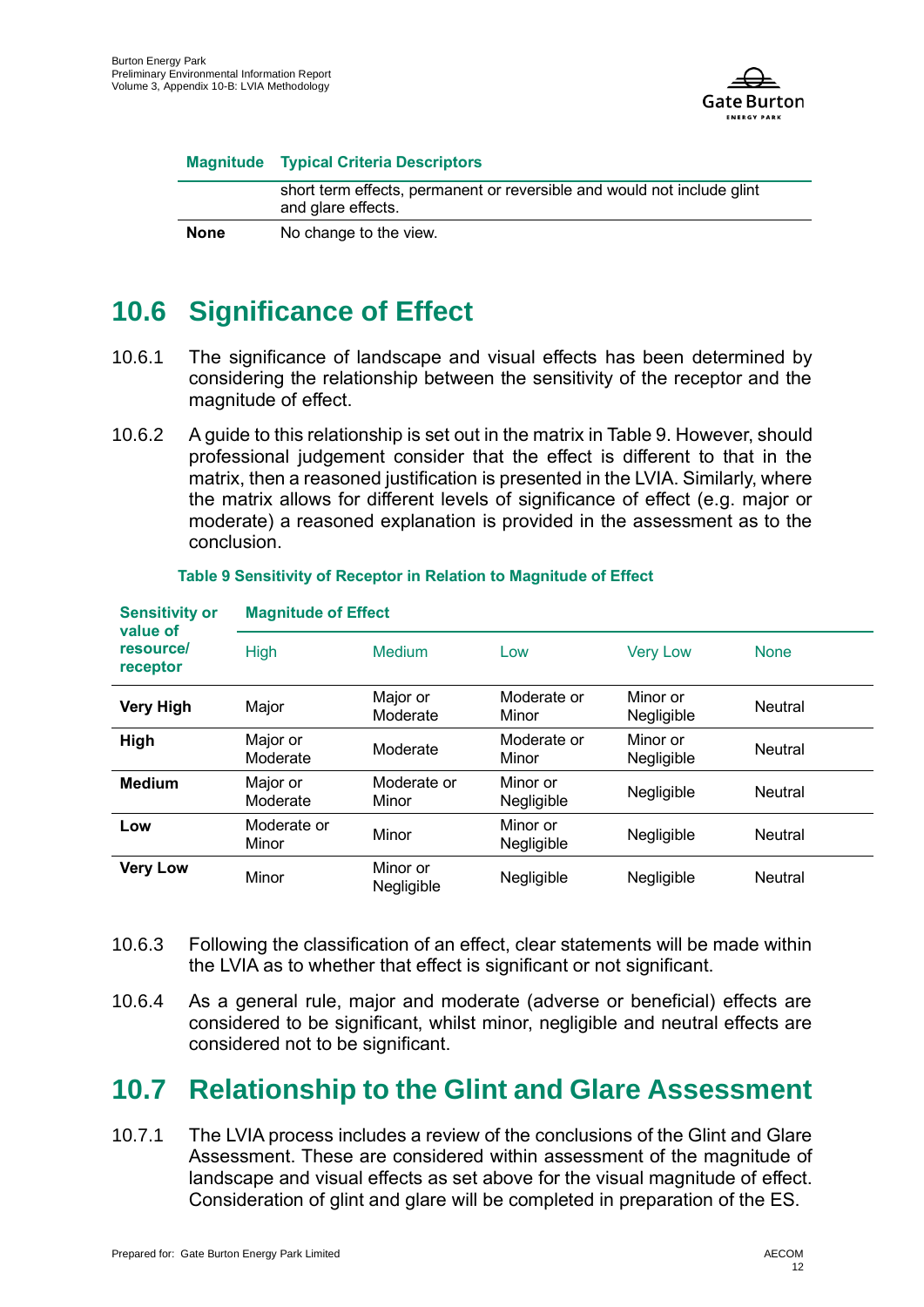

# <span id="page-16-0"></span>**10.8 Relationship to Residential Visual Amenity**

- 10.8.1 The LVIA has assessed the potential visual effects to different types of visual receptor, including residents, i.e. private views.
- 10.8.2 With reference to the Landscape Institute's Technical Guidance Note 2/19: 'Residential Visual Amenity Assessment' [\(Ref 7-6\)](#page-18-6), the Residential Visual Amenity Threshold is considered as to whether:

*"the effect of the development on Residential Visual Amenity of such nature and / or magnitude that it potentially affects 'living conditions' or Residential Amenity."*

- 10.8.3 The guidance is based upon a 'four' stage approach. Stages 1 to 3 accord with the above LVIA methodology, whereby, in line with GLVIA3, visual receptors are identified, along with the magnitude of effect and the significance of effect.
- 10.8.4 The fourth step is a more detailed examination of views from residential properties, where appropriate, when the highest 'significance of effect' levels are identified via stages 1 to 3. Although, as stated by the guidance, there are no '*hard and fast rules'* as to making a judgement on the Residential Visual Amenity Threshold.
- 10.8.5 Therefore, if at year 15 of operation, i.e. post the establishment of the proposed mitigation there are residential receptors predicted to experience significant adverse effects, a Residential Visual Amenity Assessment (RVAA) shall be undertaken at the ES stage.

# <span id="page-16-1"></span>**10.9 Zone of Theoretical Visibility Methodology**

- 10.9.1 ZTVs have been modelled using the 'Viewshed' tool in ESRI ArcMap GIS **Software**
- 10.9.2 A bare earth ZTV was prepared using Environment Agency Lidar digital terrain model (DTM) data of 1m resolution.
- 10.9.3 The ZTV that accounts for surface features, such as existing buildings and woodland, was prepared using Environment Agency digital surface model (DSM) of 2m resolution.
- 10.9.4 For all of the ZTVs an assumed viewing height of 1.6m above ground level has been used to simulate the eye level of a person of average height.
- 10.9.5 The proposed PV Panels, BESS, Gate Burton Substation and permanent plant buildings have been modelled as part of the ZTV. The ZTV will be updated in preparation for the ES, incorporating wider elements of the Scheme and any design changes.

# <span id="page-16-2"></span>**10.10 Visualisations (Photomontage) Methodology**

10.10.1 Visualisations of the Scheme which superimpose the Scheme onto existing photographs for publication with the Environmental Statement. These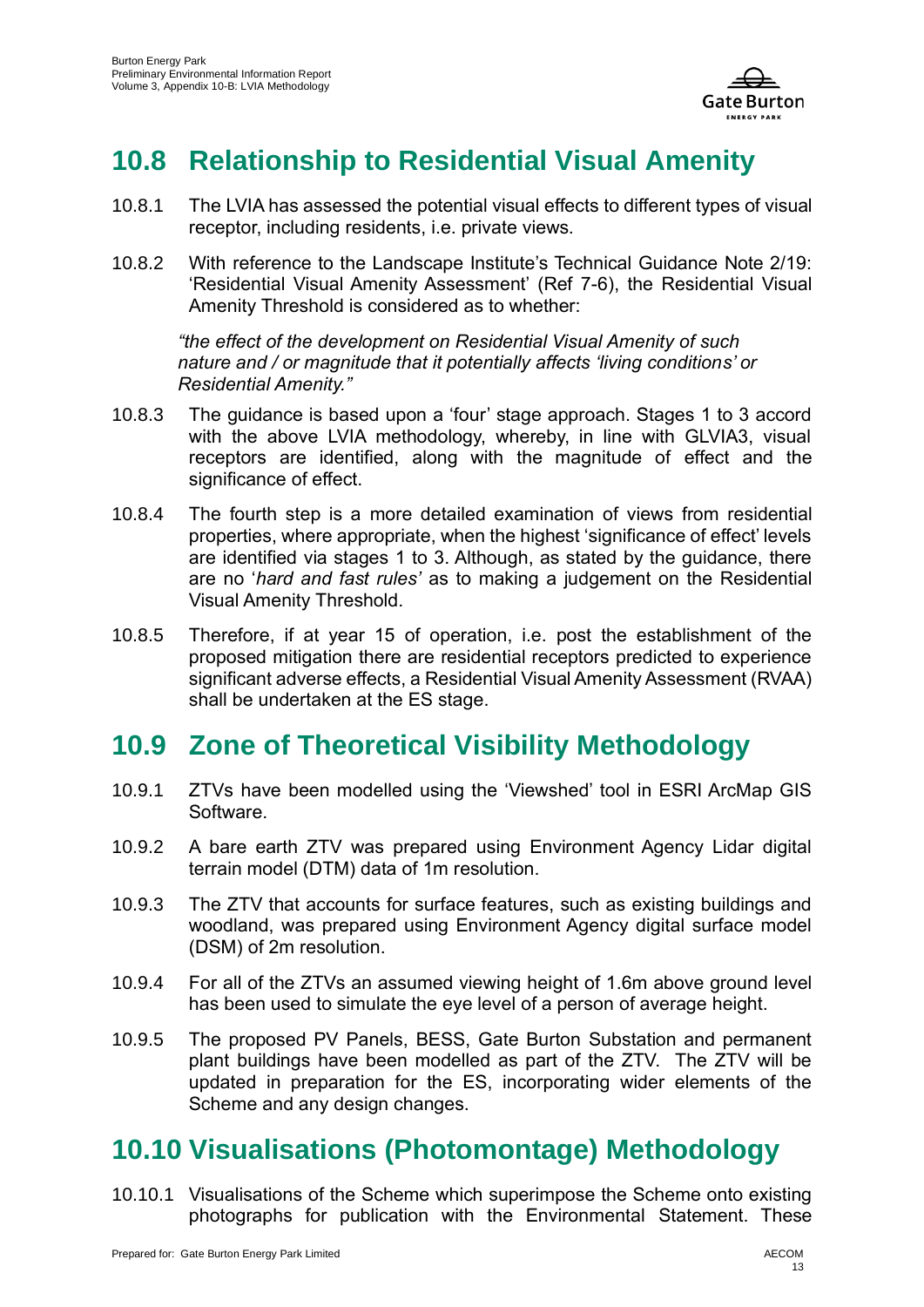

visualisations will be prepared in accordance with Landscape Institute Technical Guidance Note 06/19: Visual Representation of Development Proposals and represent 'Type 3' visualisations.

- 10.10.2 Photographs will be captured using a digital camera with a field of view to accommodate the necessary scope of the Scheme and relevant context. The camera will be positioned 1.60m above ground level and mounted on a tripod, sliding plate and levelling base.
- 10.10.3 A professional surveyor will use GPS equipment to record the camera position and several survey points within each view, and the focal length, date and time the photograph is taken.
- 10.10.4 The camera outputs will be captured in a standard compressed file-type (JPEG). The compressed photographs will then be processed and stitched using the software package Hugin; which re-projects and blends multiple source images into panoramas with exposure, vignetting and white balance correction.
- 10.10.5 Details will be added using CAD data to a three-dimensional computer model of the Scheme to achieve a realistic representation of the Scheme.
- 10.10.6 Once this model is created it will be positioned in 3D software using the general arrangement drawings.
- 10.10.7 A virtual camera will then be placed within the scene at the correct surveyed location. The virtual 3D camera will be rotated to the correct position with the captured photography as a backplate and the survey points will be used to verify the alignment.
- 10.10.8 To obtain photo-realism, physically accurate lighting is required alongside materials and textures. VRaySun and VRaySky reproduce the real life Sun and Sky environment of the earth. Both are coded so that they change their appearance depending on several factors, such as the direction of the VRaySun; which was dynamically linked and georeferenced to the real-world position of the Site, the time, day and month.
- 10.10.9 Using this lighting system, alongside the physically accurate material properties, the software calculates the effects of the sun and sky conditions on the appearance of the Scheme, illustrating the anticipated effects.
- 10.10.10 Once the rendering stage is complete, the images will be brought into Adobe Photoshop to superimpose the Scheme onto the digital images of the DCO Site. The foreground details such as trees, buildings or topography will then be overlaid as masks; ensuring the depth of the various items is represented correctly. If required, the rendered image will then be further edited to accurately match the colour, saturation and environmental effects shown in the original photograph.